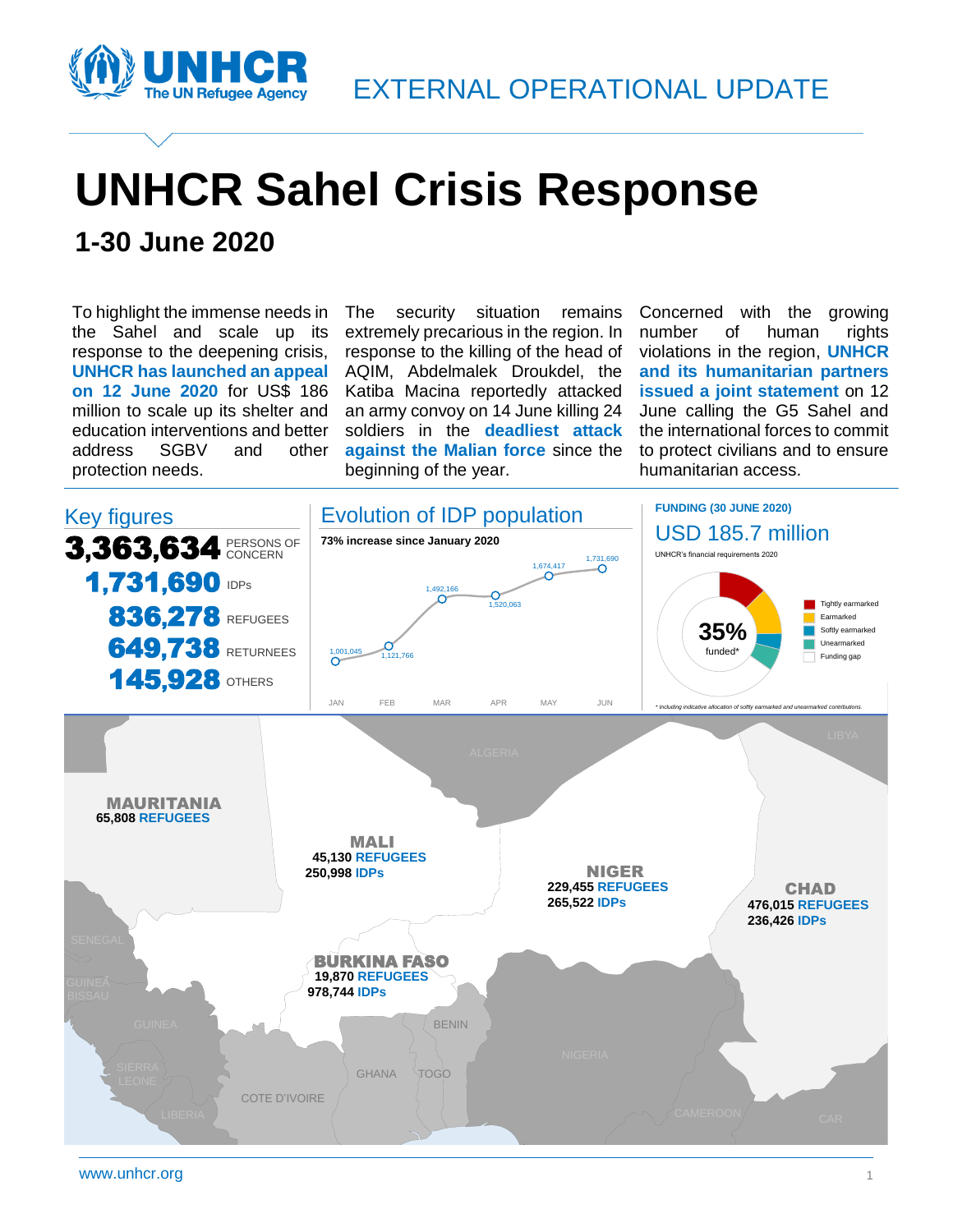

## OPERATIONAL ENVIRONMENT

#### **Political and security developments**

- The security situation continues to deteriorate rapidly in the **Sahel**, causing humanitarian needs to reach unprecedented levels and prompting the international community to reiterate its call for the protection of civilians. Conflict, climate shocks, endemic poverty, and chronic vulnerabilities are exacerbated by the COVID-19 pandemic, creating an additional burden on governments' limited resources. Coupled with the lean season which has just begun and is predicted to be one of the most serious in decades, it is feared that this situation will likely generate significant displacement of populations within the region and beyond: possibly southward to coastal countries, as well as northward to North Africa and Europe.
- In **Burkina Faso**, during the month of June, armed groups continued operations against Government forces and civilian populations in the regions of the, Centre North, East, North and the Sahel, including through roadside ambushes and explosive devices. These groups have shown their capacity to lead coordinated operations both inside the country as well as on the other side of the borders, in particular in Mali and Niger. Recently, some incidents were reported near the border with the Cote d'Ivoire confirming that they have also been reinforcing their presence in the South West of the country. Humanitarian access continues to be impeded, especially to Djibo and the Mentao refugee camp in the Sahel region. UNHCR's beneficiaries have been directly impacted by the worsening of the situation. In particular, two refugees were injured following the detonation of an explosive device (IEDs) on the way from Djibo to Mentao refugee camp. UNHCR's health partner and the *Commission nationale pour les réfugiés* (CONAREF) facilitated their transfer to the medical centre in Djibo, where they received treatment for their injuries. In addition, two private trucks transporting food provided by WFP for refugees and IDPs in Djibo, were hijacked by armed men. This incident delayed the provision of food for UNHCR's beneficiaries for June.
- In Mali, the security situation remains complex and unstable, marked by extremist and criminal activities, mainly in the North and the Centre of the country. On 3 June, the Operation Barkhane announced the killing of the head of AQIM, Abdelmalek Droukdel and several of his close associates during an operation in northern Mali near the Algerian border. The Katiba Macina reportedly carried out a revenge attack against a Malian army convoy in the commune of Diabaly, Niono cercle in the Ségou region, on 14 June. A total of 24 soldiers were killed and 32 are still missing in what represents the deadliest attack against the Malian force since the beginning of the year. At the same time, social unrest further increased, with thousands of Malians taking to the streets of the capital to demand the resignation of President Ibrahim Boubakar Keita, on 5 and 19 June. Both social demonstrations followed a call made by the new alliance called "*Mouvement du 5 juin - Rassemblement des Forces Patriotiques*" (M5-RFP). Other smaller protests took place in other cities as well. Meanwhile, the COVID-19 pandemic continues to affect almost the entire country, including the northern and central regions that lack medical facilities.
- In Mauritania, the overall political and security situation remains stable, though continued instability in Mali remains of major concern. The government of Mauritania has included refugees in its national health response to COVID 19 in line with its pledges during the Global Refugee Forum.
- In Niger, while much focus of the humanitarian and development community is now on COVID-19, conflict dynamics continued to cause forced movements of the population in the Sahel. The continuous insecurity in the Tillabery and Tahoua regions and the violent attack that took place in Intikane on 30 May 2020 continued to force a growing number of Niger citizens to flee their homes seeking safety within the country or across the border to Mali. Following the attack, a rapid protection evaluation mission as well as a security evaluation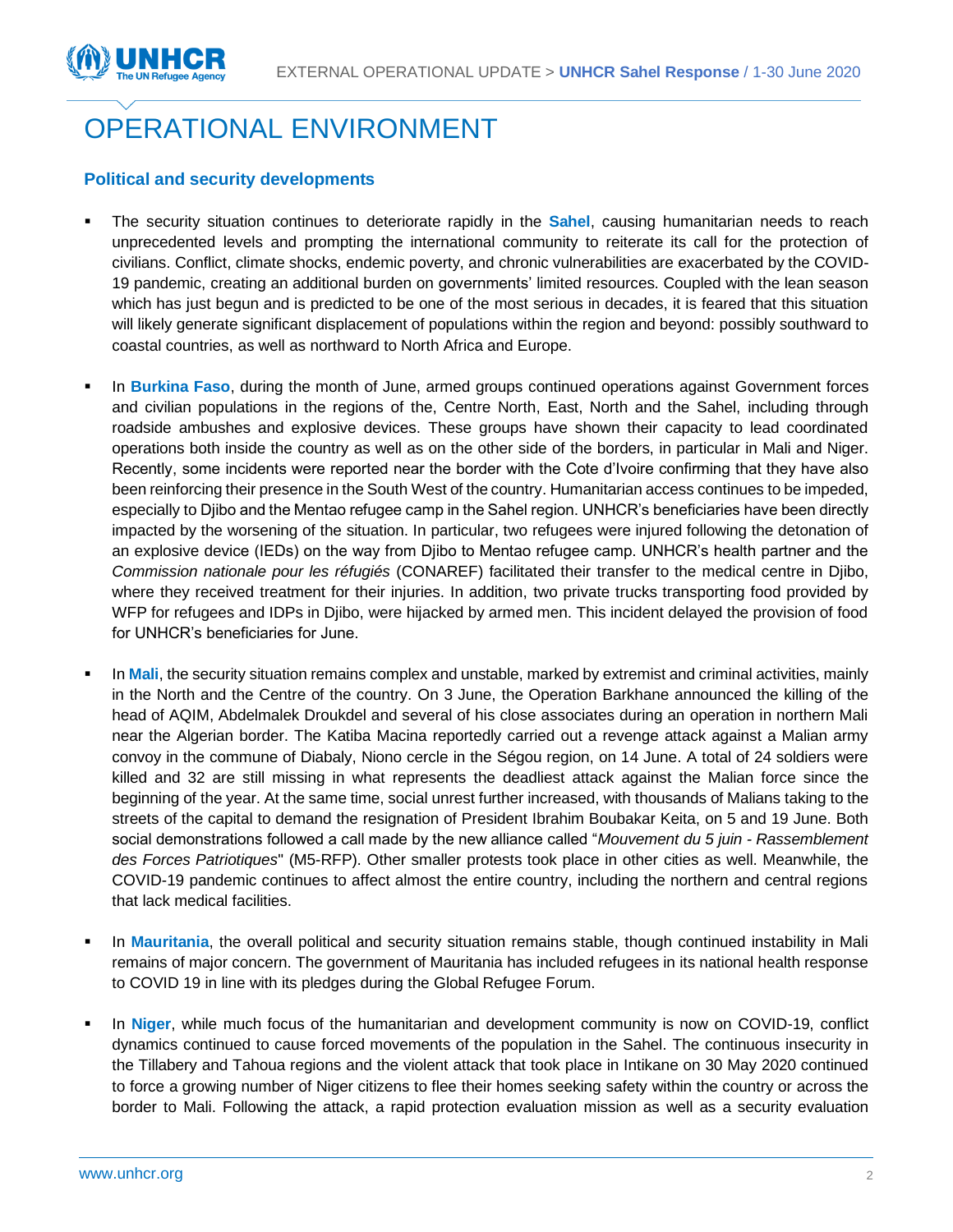

mission were organized by UNHCR and its partners to assess the situation and respond to the most pressing needs of the populations in Intikane and those who fled.

The past weeks have seen several documented reports, including by the MINUSMA, of very serious human right violations (including numerous extrajudicial killings) at the hands of national security forces in Mali, Niger, Burkina Faso and Chad. Concerned with these growing instances of human rights violations, UNHCR along with other United Nations humanitarian agencies and non-governmental organizations have issued a jointstatement on 12 June calling the G5 Sahel countries and the international forces to commit to protect civilian populations during their operations and to ensure unhindered humanitarian access. In an effort to curb the escalating violence, the leaders from the **G5 Sahel** countries (Burkina Faso, Chad, Mali, Mauritania and Niger) and French President Emmanuel Macron met in Nouakchott in Mauritania on 30 June, to discuss a common strategy to improve the security situation in the region while addressing the humanitarian and development crisis.

**[UNHCR Sahel Appeal](https://data2.unhcr.org/en/documents/details/77069)**. To get support for its Sahel scale up strategy, UNHCR launched an appeal on 12 June 2020. UNHCR is planning to provide more shelters to decongest the most overcrowded sites, core relief items and respond to sexual and gender-based violence, which has become widespread and aggravated by confinement and overcrowding. The scale up also aims at supporting education, rehabilitating schools and classrooms or providing distance learning opportunities. With climate change heavily impacting the Sahel, our response will follow a do-no-harm and eco-friendly approach, strengthening community-based preparedness to prevent climate related forced displacement; and supporting the use of clean energy as well as plastic and waste management.

#### **Population Movements**

▪

- Despite official border closures to limit the spread of COVID-19, violence continues to fuel forced displacement within and across the borders of the **Sahel** countries.
- In **Burkina Faso**, the Conseil National de Secours d'Urgence et de Réhabilitation (CONASUR) released the latest internal displacement figures show a 64% increase in the number of IDPs since the beginning of the year going from 560,033 at the end of December 2019 to 921,471 IDPs on 7 June 2020.

In **Mali**, the security situation continues to generate forced internal and transborder displacements. Internal displacements were recorded in the communes of Pignari and Kassa occurred as a result of village attacks. In Kassa, armed groups also ransacked the village water tower. People also fled the villages of Bourra and Gossi were preventive due to growing insecurity in the area. Meanwhile, over 1,000 more people crossed into the area of Anderamboukane from Niger following the attack by a radical armed group in the Intikane camp in western Niger at the end of May as well as clashes between the Niger army and armed groups in June. To date, 13,712 Niger refugees have been registered in the Menaka area in Mali. These Niger refugees are joined by an increasing number of Malian refugees who felt compelled to return to their home country despite the security challenges in Mali.

- **Mauritania** is host to the largest number of Malian refugees in the Sahel, with a total of 65,778 individuals, as of end of May 2020. New refugee arrivals continue to be limited due to the tightening of border controls which started in March 2020, in view of the prevention of COVID-19.
- In Niger, internal displacement has almost doubled in the last 12 months and figures keep climbing with each passing month in the Tillabery and Tahoua regions as armed groups are ordering populations to leave their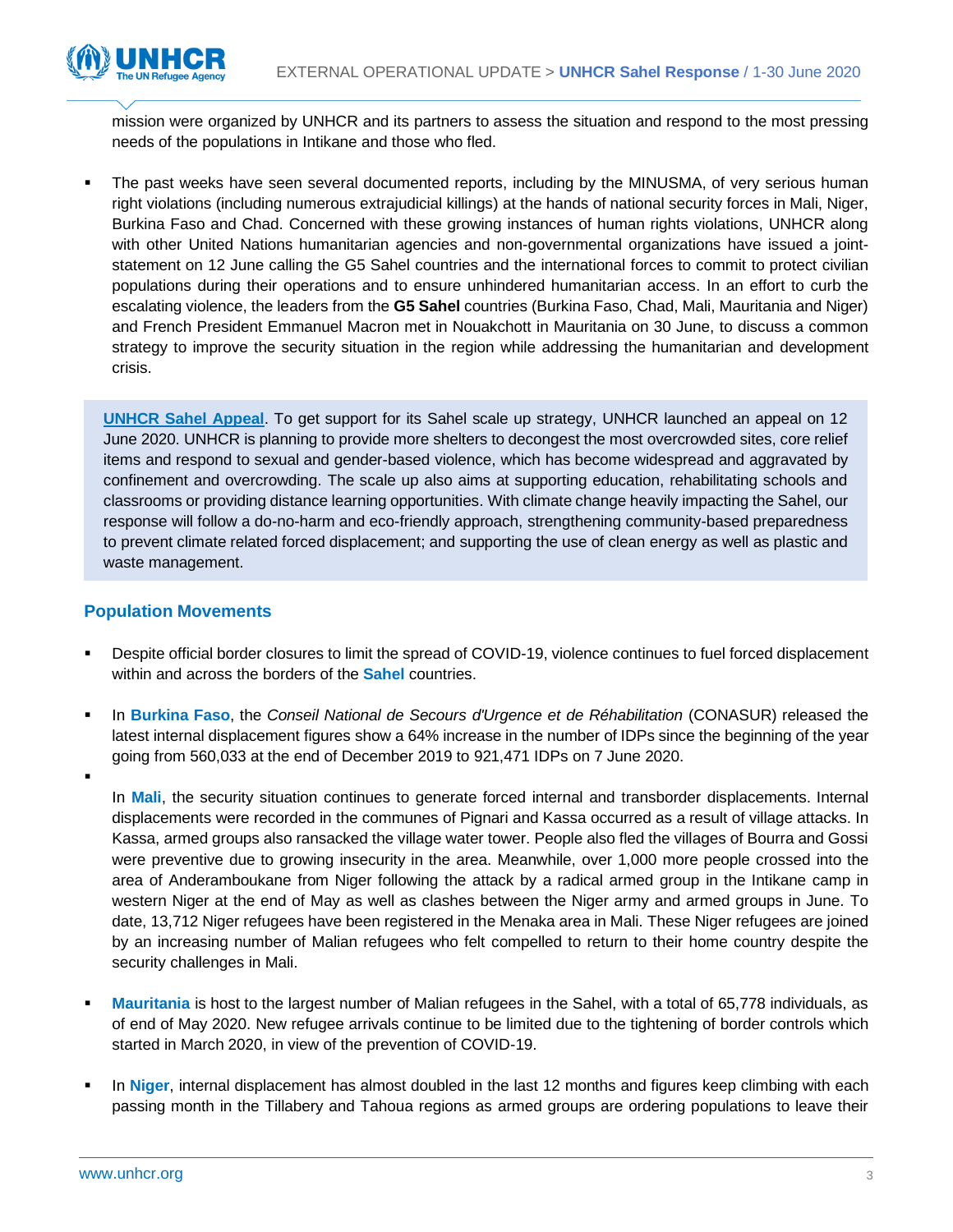villages, many fleeing across the border to Mali. Over 6000 Malian refugees have left the urban site in Ayerou (Tillabery region) following threats by armed groups in February 2020 and only few of them have returned to the site so far. Following the security incident in Intikane on 30 May, over 9,200 individuals left the refugee hosting area of which some 1,000 have returned to Mali while the rest settled in the area around Telemces, a village located some 25 km from the refugee hosting area of Intikane. UNHCR is working to support the survivors and is providing urgently needed assistance – for example organizing water delivery to make sure that refugees, internally displaced persons (IDPs) and host communities have water available for drinking and for hand washing, which is critical in preventing COVID-19 from spreading.

#### **Protection Monitoring**

- In partnership with the Danish Refugee Council (DRC), UNHCR is spearheading the Project 21, a harmonized regional wide protection monitoring system in the three pilot countries, **Burkina Faso**, **Mali** and **Niger**. The data collection through telephone interviews continue in three countries. The system has been jointly developed by UNHCR and DRC, adapted to COVID-19 pandemics, and consulted with 20 protection monitoring actors in the pilot countries as well as at regional level for their feedbacks. This transnational project aims to bring evidencebased understanding of the protection environment, risks and needs, which allows protection actors to align protection interventions, to conduct regional advocacy, and to better coordinate protection activities. The threemonths pilot phase will be followed by the system review period to prepare for an implementation in a wider region. Findings and analysis will be shared monthly in a summary snapshot and quarterly in a narrative report. DRC and UNHCR hope to make this project as participative as possible with more protection actors.
- In **Burkina Faso**, UNHCR's partners continue their protection monitoring activities, while ensuring that the preventive measures against the COVID-19 are respected. In the Centre-Nord region, the implementing partner *Initiatives de Coopération et d'Appui aux Actions Humanitaires et de Développement* (ICAHD) identified and documented 64 cases of human rights violations including Sexual and Gender-Based Violence (SGBV), assaults on life, infringement of property rights, violations of physical or mental integrity and violations of liberty of movements. ICAHD also conducted awareness raising sessions for 334 individuals on prevention of COVID-19, child protection, forced marriage, gender issues including GBV, stress management, and psychosocial support.
- In Mali, In June, the Protection Cluster's monitoring system recorded 493 violations in Mali. With a total of 1,775 human rights violations documented from January to June 2020, this is almost equivalent to the same number of violations over the whole of 2019 (1,882 in total). This alarming increase demonstrates the intensification of the conflict, which makes the civilian population more vulnerable. This month, the 23 village attacks and five threats of village attacks reported by the flash reporting mechanism all took place in Mopti, the majority in the Koro and Bandiagara circles.
- In **Mauritania**, the most acute problems refugees face is their loss of livelihood due to the stringent measures adopted by the government in order to prevent propagation of COVID-19. According to a rapid need assessment in urban areas, 86% reported being severely affected by the Covid19 measures, including through loss of jobs and income, inability to meet most basic needs (water, food, shelter), or being at risk of eviction. In Mbera camp, despite the fact that the level of humanitarian services provided remains largely unchanged, the socio-economic impact on refugees is of major concern due to the closure of the weekly market and of small family businesses. Host communities are also negatively impacted. Furthermore, due to the prolonged period of school closure, UNHCR has witnessed an increasing number of child labour in Mbera camp. UNHCR and partners worked on the identification of these children and conducted awareness raising campaigns. In addition, it was decided to suspend the registration of the urban asylum seeker caseload, following a confirmation of one positive case in persons of concern.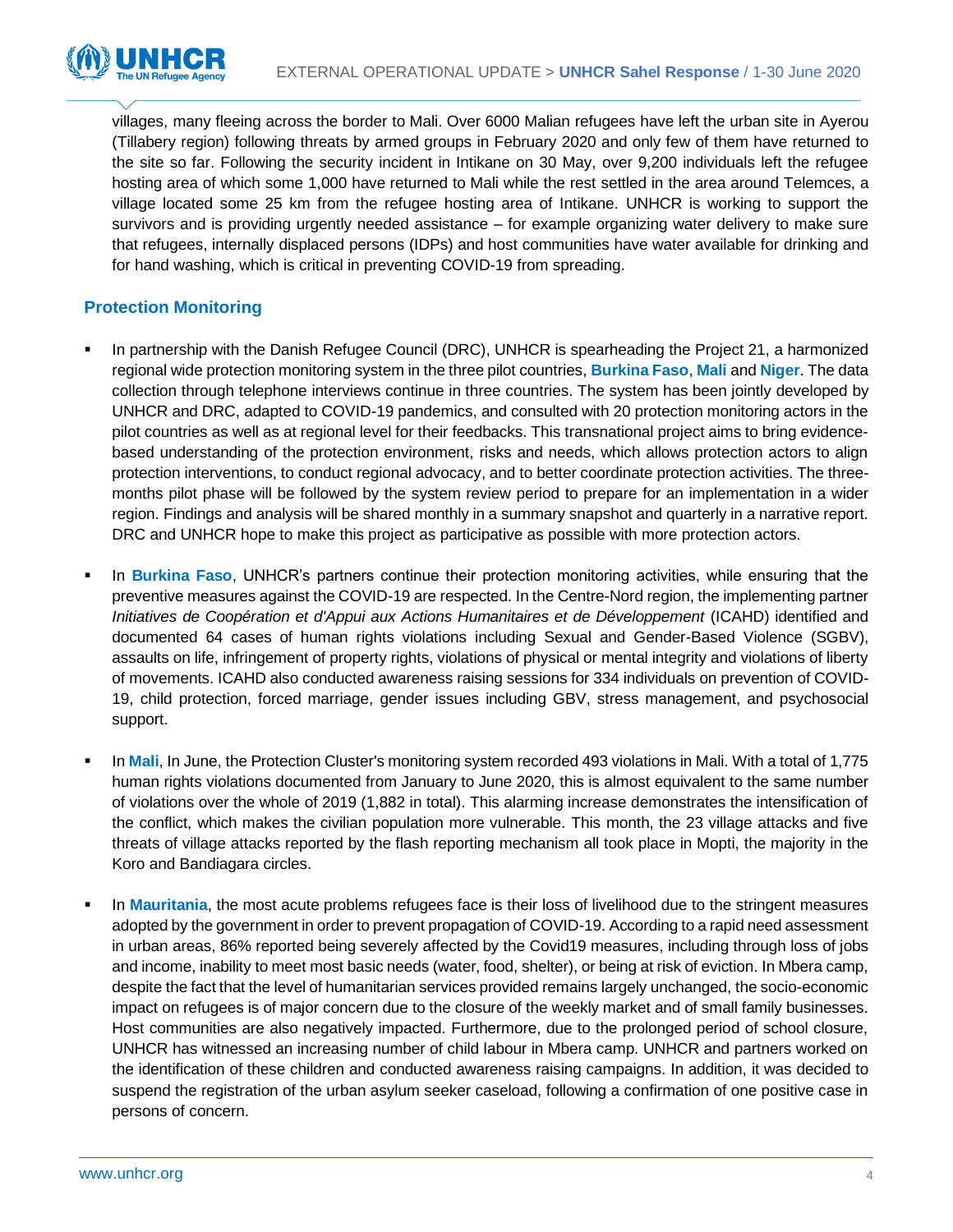

### UNHCR RESPONSE

#### **Covid19**

- *To address the new challenges created by the COVID-19 pandemic in the Sahel, UNHCR Operations are strengthening national healthcare systems, WASH structures and services in the main hosting areas and expanding livelihoods opportunities and cash assistance to help mitigate the negative socio-economic impact of the pandemic on refugees and IDPs.*
- In **Burkina Faso**, as of 30 June 2020, there have been 967 confirmed cases of COVID-19 in Burkina Faso, including 53 deaths and 846 recoveries. While there are no confirmed cases amongst populations of concern to UNHCR and its staff, community transmissions risks remain a major concern considering the weak national healthcare system. UNHCR and its partners are therefore stepping up prevention and response activities amid growing humanitarian needs. In this context, the European Commission, Denmark and France operated the first EU Humanitarian Air Bridge to Burkina Faso on 22 June carrying much needed supplies and allowing humanitarian staff whose presence in the country will strengthen the response to the growing humanitarian needs. The EU further announced EUR 10



*A total of 21,300 plastic sheets have arrived to Burkina Faso, as part of the humanitarian airlift kindly offered by H.H. Sheikh Mohammed bin Rashid Al Maktoum of the UAE. © UNHCR / M. Bougma.*

million for humanitarian aid in the country. Meanwhile, more than 500 members of the community-based protection committees trained by UNHCR on COVID 19 prevention measures, are sensitizing their community members, while weekly radio broadcast are running on nine radio stations in across the Centre, Centre-Nord Nord and Sahel regions in partnership with Fondation Hirondelle which produced. 56 information spots. In parallel, Refugees and host communities continue to be active agents in the fight against COVID-19 and are contributing to the respect of preventive measures in the country. For example, 10 refugee women in Dori were trained by Agence Nationale pour l'Emploi (ANPE) in partnership with Vétérinaires Sans Frontières, a UNHCR Partner, and produced solid and liquid soap. In addition, some refugee and host community tailors also completed the production of 35,000 masks which will be distributed to refugees, IDPs and host communities living in Dori. To date, UNHCR and its partners distributed 2,990 hand washing devices, 22,389 soaps bars, 9,000 containers of liquid soaps, and 37,565 masks. UNHCR also provided in-kind donations, composed of three ambulances one of which is medicalized, medicine, pharmaceutical supplies and information posters on COVID-19, to regional authorities for a total amount of USD 1,388,723 USD. Furthermore, between 01 and 30 June, UNHCR handed the authorities a 10L water truck that allowed to deliver some 180 m3 of drinkable water to 11,333 IDPs, refugees and host communities (i.e. some 15 litres per person) in the sites of Wendou, Petit Paris and Yanrala in Dori.

In Chad, to prepare for the opening of N'Djamena airport to commercial flights, UNHCR gave a tent to the national civil aviation authority, which will serve as an air passenger quarantine. In the east of Chad, refugee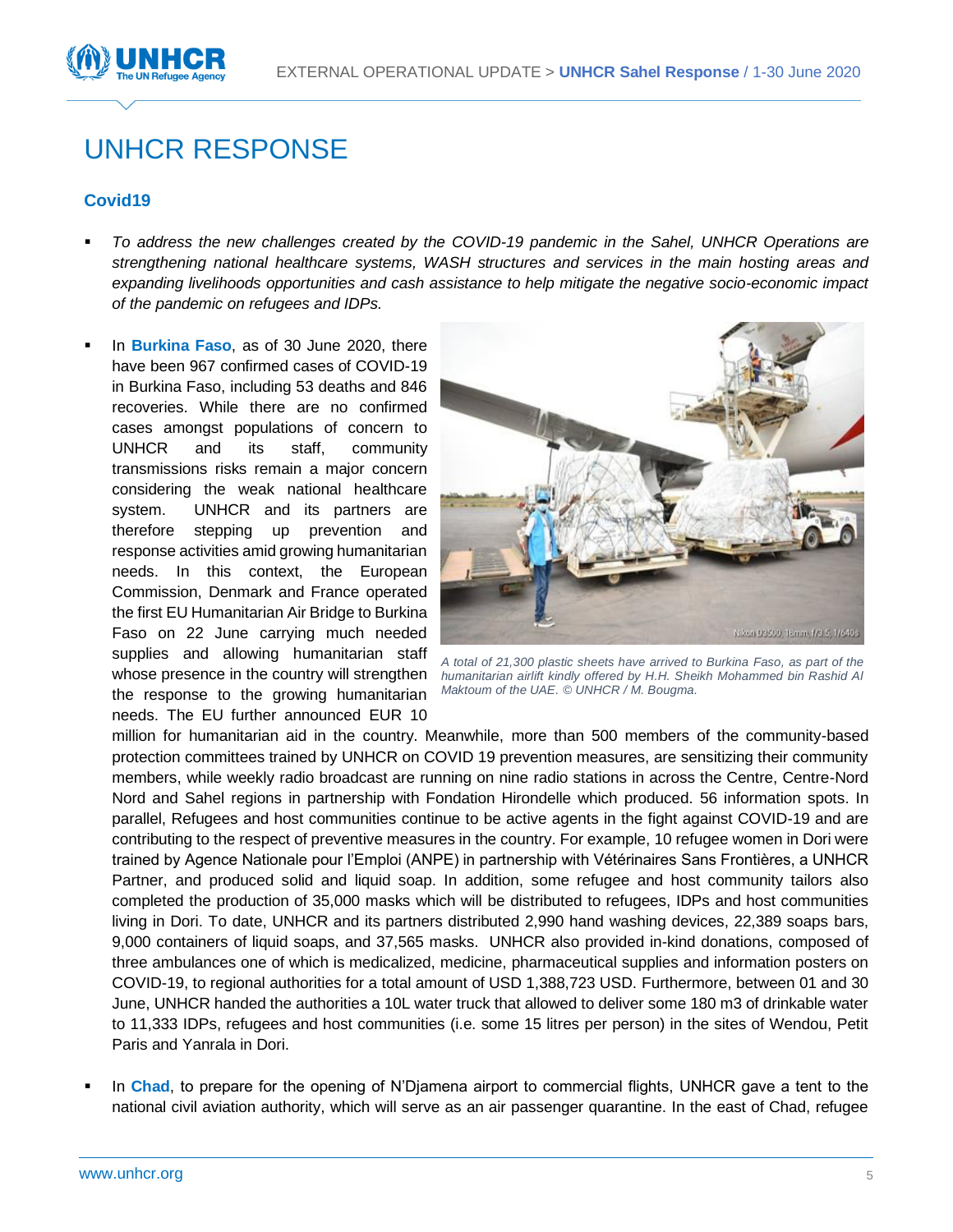

health facilities in Goz Beida received a monitoring visit by the national COVID-19 team, which donated infrared thermometers. UNHCR's office in Farchana made a donation of 125 beds and mattress, 25 sprayers, 150 buckets, 101 handwashing stations, 50 hygiene kits and one tent to the Province of Ouaddai for the COVID-19 response. In Bagasola, two additional boreholes were made to increase water availability and avoid crowding around existing waterpoints and thereby reduce transmission risk, while 26,480 bars of soap were distributed to persons of concern, including people with specific needs. 180,000 medical masks and 400,000 gloves were distributed to field offices and the branch office to be used in refugee health facilities and by UNHCR staff.

- In **Mali**, the three cases of COVID-19 reported among IDPs have recovered. No more cases among persons of concern were reported since May. Meanwhile, COVID-19 sensitization sessions continue to be organized in Gao, Mopti, and Timbuktu, as well as the distribution of sanitary and hygiene kits to local authorities. World Refugee Day (WRD) was marked by the distribution of COVID-19 kits and masks, as well as the production and dissemination of a short film highlight refugees' participation in the fight against the pandemic in Bamako, Gao, Meneka, Mopti and Timbuktu. In the latter city, a symbolic donation of health and hygienic kits was also made to regional authorities during WRD.
- In **Mauritania**, the monthly food distribution took place in Mbera camp from 2 to 9 June, in coordination with WFP and partners. Distribution was extended to non-vulnerable groups on an exceptional basis to mitigate shocks due to the negative economic impact of the closure of the weekly market in the camp, price escalation and general economic slowdown as well as to protect refugees from resorting to negative coping mechanisms. Another adjustment was the decision taken by UNHCR and its partners at the end of June to limit access to

Mbera camp, given the propagation of COVID-19 in the nearby town of Bassikounou. However, security, health, WASH, nutrition, and protection activities continue with fewer staff going to Mbera every day. A system of triage (for suspect and confirmed cases) has also been established in Mbera by UNHCR's health partner ALIMA.

In **Niger**, UNHCR continues to support the authorities in their response to COVID-19. In Tillabery and Tahoua, medical supplies were donated to the various health centers in the region. In Tahoua, the authorities inaugurated a site where potential COVID-19 cases will be isolated and treated. UNHCR has donated 40 Refugee Housing Units (RHU) to set up the site. With the support of the NGOs Forge Art and ADES, UNHCR has continued to train refugees and Niger citizens in the production of bleach, soap and masks in all refugee hosting areas in both Tahoua and Tillabery regions. The production will be distributed among PoCs, vulnerable households in the hosting communities and hospitals of the areas affected by COVID-19. In Eknewane in the Tahoua region, a new generator has been installed by UNHCR and works to repair the



*Reparation and improvement of water distribution network in Eknewane near Tahoua is underway. © UNHCR Niger*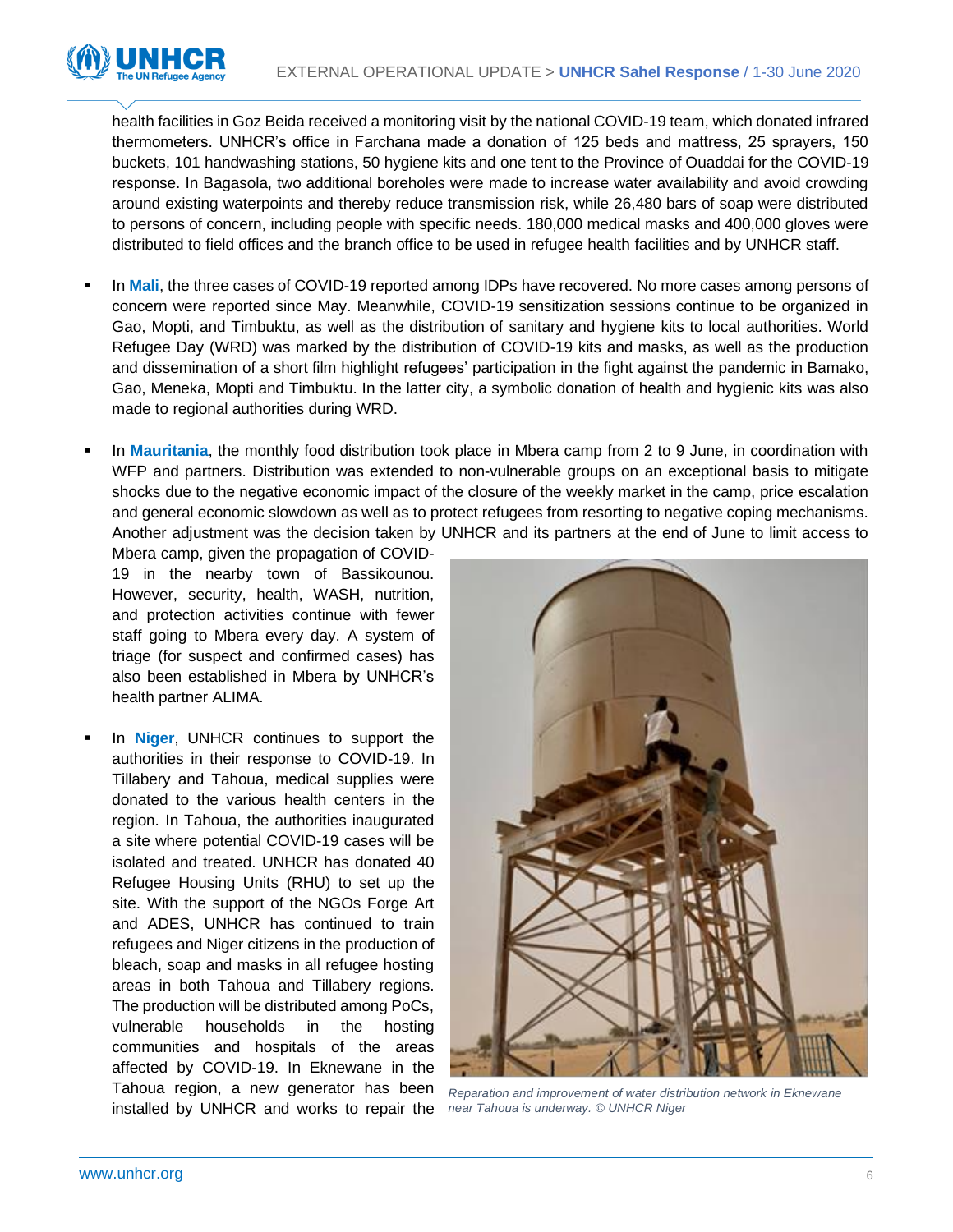

water distribution network are underway. In close cooperation with the local authorities and partners, registration of new arrivals is ongoing and people on the Telemces site have access to health, education and other basic services

#### **Shelter and Core Relief Items**

- *The need for shelter and basic household items are growing with the scale of displacement in the Sahel where refugees and IDPs often reside in overcrowded conditions. During the period under review, rain and flooding have caused damage to makeshift shelters, highlighting the need for decent housing for refugees and IDP communities and their hosts. UNHCR operations are working with partners to build, repair and rehabilitate shelters while distribution of shelter kits to affected populations are ongoing.*
- In **Burkina Faso**, UNHCR pursues its efforts to mitigate the impact of the rainy season, which has brought some exceptionally strong winds and heavy rainfalls this year. Almost 70,000 internally displaced persons are currently residing in flood prone areas in Centre-Nord and the Sahel regions. UNHCR and its partners estimate that, in Burkina Faso, some 890,000 people are in need of shelter assistance. Thanks to the shelter cluster partners, a total of 18,290 families received emergency shelters and 35,406 families received core relief items (CRIs). In addition, UNHCR has further supported 31,017 households with shelter materials between March and June 2020. On 19 June, a cargo flight kindly donated by his Highness Sheikh Mohammed bin Rashid Al Maktoum, Vice President and Prime Minister of the United Arab Emirates, and Ruler of the Emirate of Dubai landed in Ouagadougou. On board, some 88 tons of emergency aid for refugees and IDPs in Burkina Faso, including 21,300 plastic sheets to strengthen UNHCR's shelter response and improve living conditions for some

30,000 IDPs. Land availability continues to be an issue and discussions with regional authorities in order to find solutions for the relocation of individuals living in flood prone areas are on-going. During this reporting period, both the Centre-Nord, and the Nord and the Sahel have faced heavy rain and winds damaging over 623 shelters, 10 RHUs and affecting nearly 880 persons including 26 injured. Emergency tents, additional shelter support, and CRIs were distributed. In the Nord, a new site has been identified for the relocation of IDPs. In Dori, two of the four sites identified have been readied for the relocation of families living in flood prone area and some RHUs have been built to provide sturdier homes for those most at risk.



*In Burkina Faso, RHUs were built to provide sturdier homes to IDP families affected by the heavy rainfalls and the floods in Wendou in the Sahel Region. ©UNHCR / S. Tchagbele*

In **Chad**, during the month of June, 131 shelters were constructed to improve the living conditions of newly settled refugees, including 100 shelters at Dar Es Salam camp in the Lake Chad zone and 31 shelters at Kerfi site in Sila Province in the east of the country. In Doholo camp in the south of Chad, 73 shelters were renovated, and 152 other roofs reinforced for better waterproofing.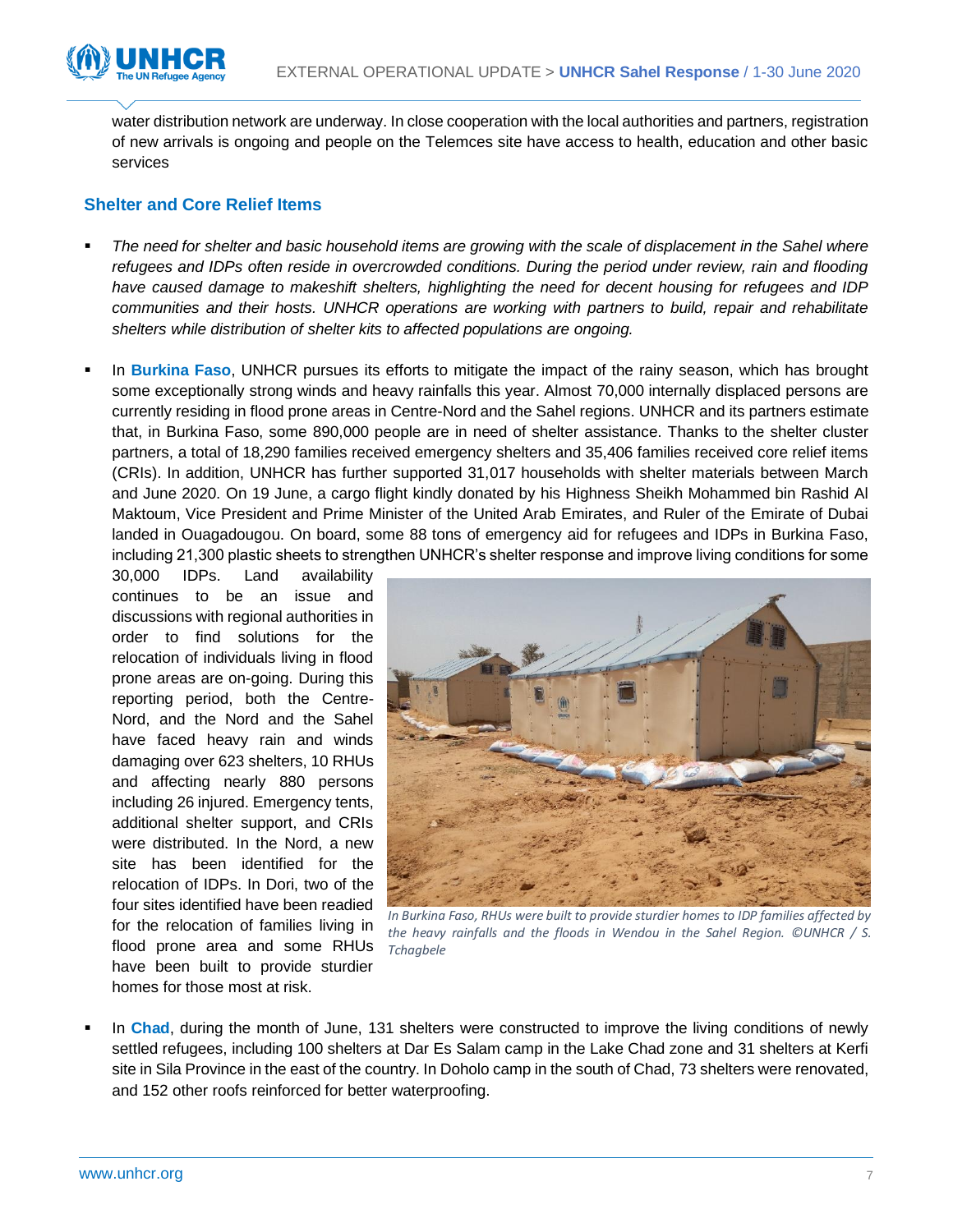

- In Mali's Gao region, 54 mud shelters, including 32 in Menaka, 13 in Ansongo, and 9 in Gao, were rehabilitated, on an annual objective of 130, with the aim of supporting the reintegration of returning refugees. As for traditional shelters, 18 of them were constructed in Menaka city.
- In Mauritania, UNHCR distributed Cash for Shelter to 599 refugee families in Mbera camp. The distribution was coupled with the awareness-raising to effectively allocate the assistance to fix their shelters, which have been severely damaged due to the harsh climatic conditions and prolonged stay in the camp.

#### **Sexual and Gender-Based Violence**

- In June, UNHCR operations in the Sahel, intensified sexual and gender-based violence prevention and *response program, including by expanding mobile clinic services in hard to reach areas and strengthening referral mechanisms as well as sensitization campaigns and legal assistance.*
- In **Burkina Faso**, UNHCR partners reported multiple cases of SGBV including sexual violence, rape, forced marriage and financial discrimination. Many survivors received psychosocial assistance and were also referred to other services. UNHCR sustains its efforts for the prevention of, awareness-raising on and support to survivors of SGBV. In the region of Sahel, SGBV rapid assessment data collection tools were launched, with 33 teams to be deployed in seven localities. This will contribute to the strengthening of collection and analysis on SGBV incidents. In parallel, mobile clinics for the care and support of SGBV survivors, including psychosocial, medical, material and legal support, have been established in the Centre Nord. In July and August, these clinics will also be set up in the Nord, Sahel, Hauts Bassins, Est and Plateau Central regions.
- In **Chad**, the gradual reduction of the measures taken by the government to stem and control the spread of the virus, notably; the reduction of curfew (10 PM to 5 AM), the resumption of urban and interurban transport as well as small businesses, combined with prevention activities which are carried out in compliance with barrier measures, have contributed to reducing the risk of SGBV violence. Simultaneously, monitoring of old cases and assistance (response) to new SGBV cases continued.
- In Mali, as part of the EU-UN Spotlight Initiative program, which aims to eliminate sexual and gender-basedviolence (SGBV), sensitization sessions related to SGBV, including consequences of forced marriage, early marriage and psychological violence, continued to be conducted in Gao, Mopti, and Timbuktu. During the reporting period, a case of rape was identified by AMSS, UNHCR's partner, in Gao region. The survivor was referred to relevant actors for psychosocial and medical care, while the survivor's family initiated legal action. The kidnapping of a 17-year-old girl was also reported. The girl was able to escape, and the case was referred, by AMSS, to local authorities for legal assistance. Furthermore, UNHCR is in the process of recruiting a consultant to conduct SGBV evaluations, in specific locations in northern and central regions. The targeted locations have a high number of persons of concern and were identified as lacking SGBV services, in comparison to other areas. This activity aims to have a baseline for the new SGBV program, as outlined in the Sahel Scale-up Strategy.
- In Mauritania, UNHCR is enhancing communications with both men and women on SGBV prevention and legal, safety, health, and psychosocial support. In urban areas, UNHCR partners in Nouakchott ensured the continuity of psychosocial support through counselling sessions by phone by a trained psychosocial worker. A total of 60 refugees were assisted since the beginning of the crisis. In Mbera camp, community mobilizers were trained to enhance the capacity for the identification and referral of cases. Community-based psychosocial sessions were also conducted with reduced group of participants, reaching around 100 refugees.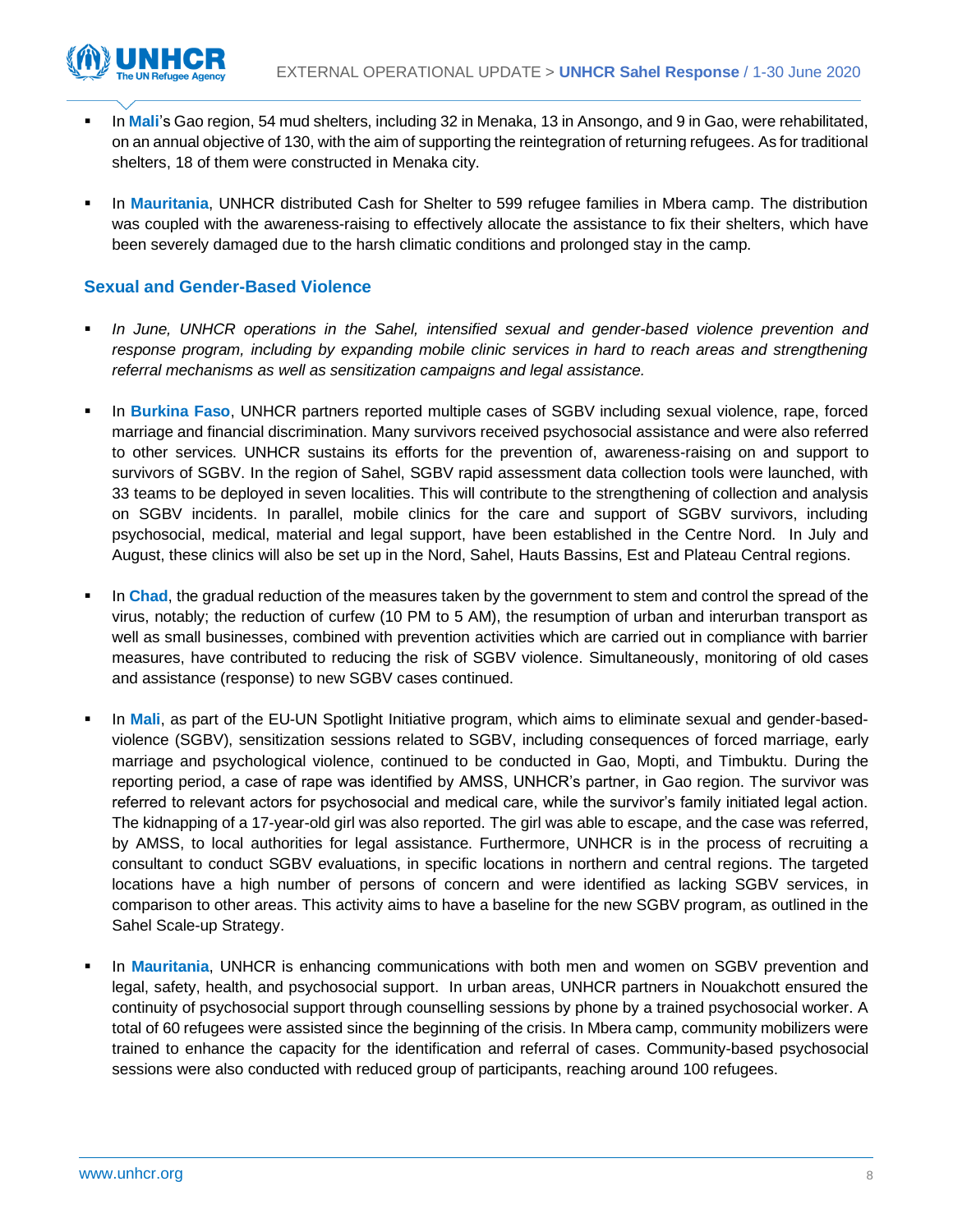

In Niger, UNHCR and partners have identified 99 survivors of sexual and gender-based violence (SGBV) since the beginning of the year, 98% of them were women. The most recurrent incidents include early marriage, physical aggressions, preventing access to resources and rape. Of the identified victims, 82% have received psychosocial support, 23% a medical follow-up and 4% a legal assistance. Moreover, UNHCR has engaged in prevention activities and has reached 3824 persons with its activities. Two trainings have been organized for protection committees, which reached 27 persons.

#### **Education**

**The month of June was** *marked by the reopening of schools in several countries for exam level classes. In anticipation of the school opening, and to allow for the safe return of students in the context of the pandemic UNHCR and its partners rebuilt, rehabilitated or constructing new classrooms in addition to installing water systems. UNHCR also contributed to retaining teachers by paying their salaries while schools were closed and building their capacity to offer classes remotely. UNHCR is supporting the authorities and* 



*In the Mopti region of #Mali Flag of Mali, children's smiles testify to the importance of education in their lives. The radios and school kits distributed by UNHCR Mali will allow them to continue to learn and develop their potential. ©UNHCR Mali*

*partners in their efforts to ensure a smooth return to school by contributing to sensitization and capacity-building activities for teachers, students on safety measures against COVID-19. In addition, is providing them with personal protective equipment and assists in the cleaning and fumigation of school premises. UNHCR is also supporting the improvement of ICT infrastructure to facilitate distant learning methods by providing increased connectivity, expanding radio broadcast coverage, establishing Wi-Fi hotspots, and providing laptops to teachers.*

- In **Burkina Faso**, 01 June 2020 marked the resumption of classes for students in examination classes throughout the country after two months of break due to the COVID-19 pandemic. The scope of the COVID-19 activities implemented thanks to the funds by 'Education Cannot Wait' have been expanded and now include all refugee and host community children who used to attend the school in Goudoubo. All will be were provided with masks and radio sets. In addition, the government provided two masks to each refugee and host community student who are back in school and handwashing devices for schools to ensure the necessary COVID-19 protective measures are respected. The construction of additional classes, latrines and administrative blocs in four schools in Dori is progressing well and work is expected to be completed by early July.
- In **Chad**, after a few months of school closure due to COVID-19, students of the '3eme and 'Terminale' resumed their courses. Biometric enrollment of candidates for "baccalaureat" exams has also started. The exams will take place in August while respecting the protection barrier measures.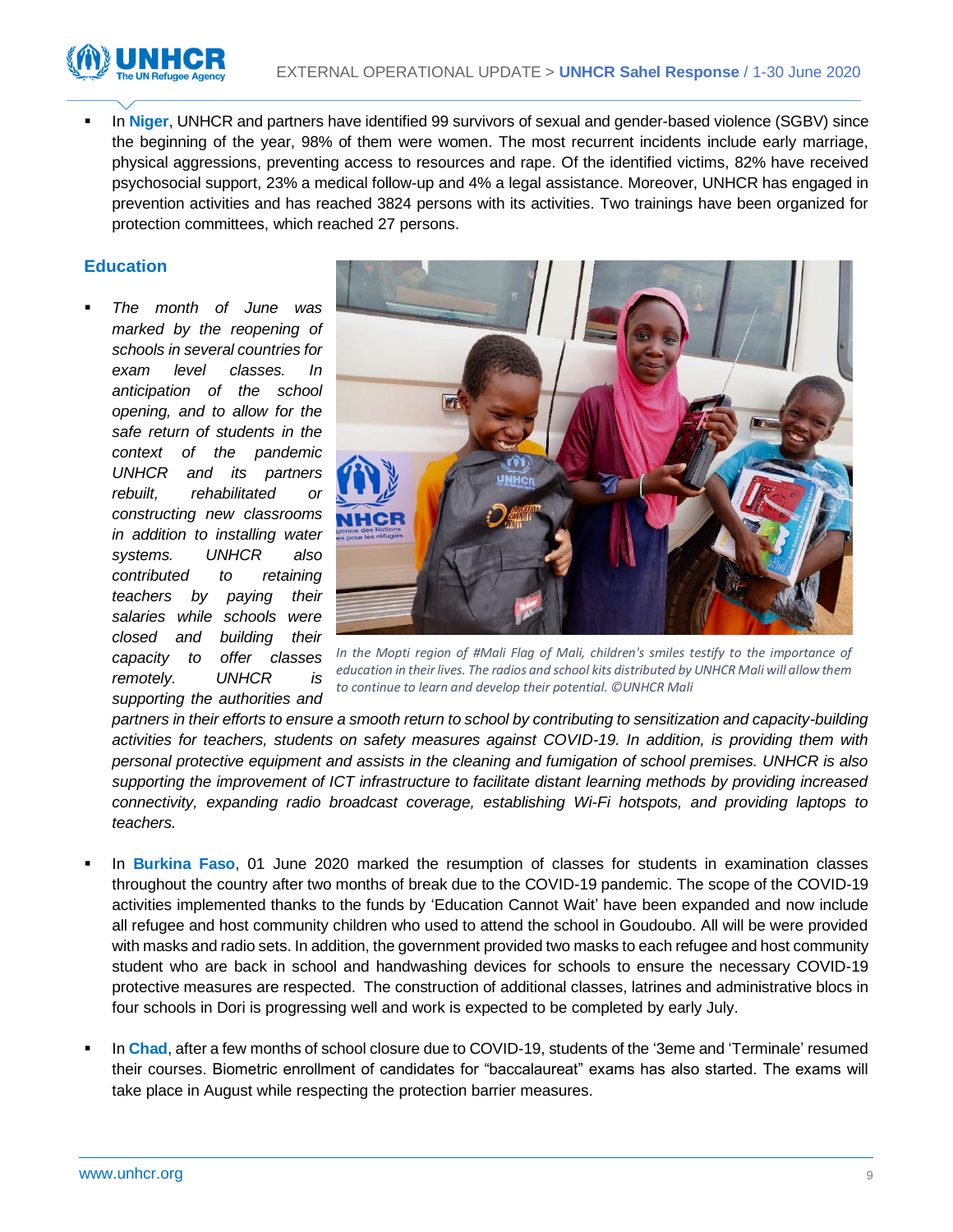

In **Mali**, during the World Refugee Day, UNHCR in Gao, Mopti and Timbuktu distributed 405 handwashing kits to 135 schools. This contribution aims to support schools in preventing the COVID-19 pandemic, as children are back to school and are preparing for a second cycle of basic education exams. Furthermore, the construction of three classrooms in each of the two schools in Gao and Menaka has started. This activity is part of a project funded by 'Education Cannot Wait'. A total of 447 solar radios and 447 school kits were distributed and will benefit over 1,000 population children.



internal displaced, refugee and host The distribution of 405 hand washing stations to 135 schools in Mali's Gao, Mopti *and Timbuktu regions has been completed. Around 13,500 boys & girls, in the region, will be able to learn in a more protective environment. © UNHCR Mali*

In **Mauritania**, to minimize the impact from the prolonged school closure,

UNHCR has been supporting distance learning in Mbera camp, through the training of teachers on methodologies for distance learning, distribution of textbooks for distance learning to all the children at primary level and local radio programme in coordination with partners. This model established in the camp has been recognised as a successful one and has been replicated by seven other departments in the country.

In **Niger**, 23 hand washing basins have been installed as well as 23 boxes with soap at the entry of school facilities in the Sahel regions of Tillabery and Tahoua. Additionally, 80 school kits have been distributed to 25 students in primary school and 55 students in higher educational facilities. UNHCR has rehabilitated 19 classrooms damaged by a tornado and have built 2 additional college classrooms in Ayerou and Ouallam. With the support of UNICEF, an additional 4 emergency classrooms have been installed in Ayerou. In Telemces, the high school reopened and 46 refugees from Intikane have been admitted.

#### **Energy and Environment**

- The **Sahel** is one of the regions most impacted by climate change in the world. This has been caused by *decreased rainfall and a depletion of soil due to agricultural overexploitation and progressive deforestation of the original savannahs as a result of cutting firewood, bush fires and stray animals. To address this critical dimension of the regional crisis, UNHCR is adopting a do-no-harm approach and an eco-friendly response. It is to strengthening community-based preparedness to prevent climate-related forced displacement and promoting and supporting the use of clean energy as well as plastic and waste collection in areas hosting displaced populations.*
- In **Burkina Faso**, in an effort to improve living conditions and security in IDP sites, UNCR distributed solar lamps to 1,992 IDP families in Ouahigouya. In addition, to reduce the use of firewood for domestic cooking and address the risk of deforestation in the region of Sahel, UNHCR refilled bottles of gas for refugees who have self-relocated from Goudoubo and Mentao camps.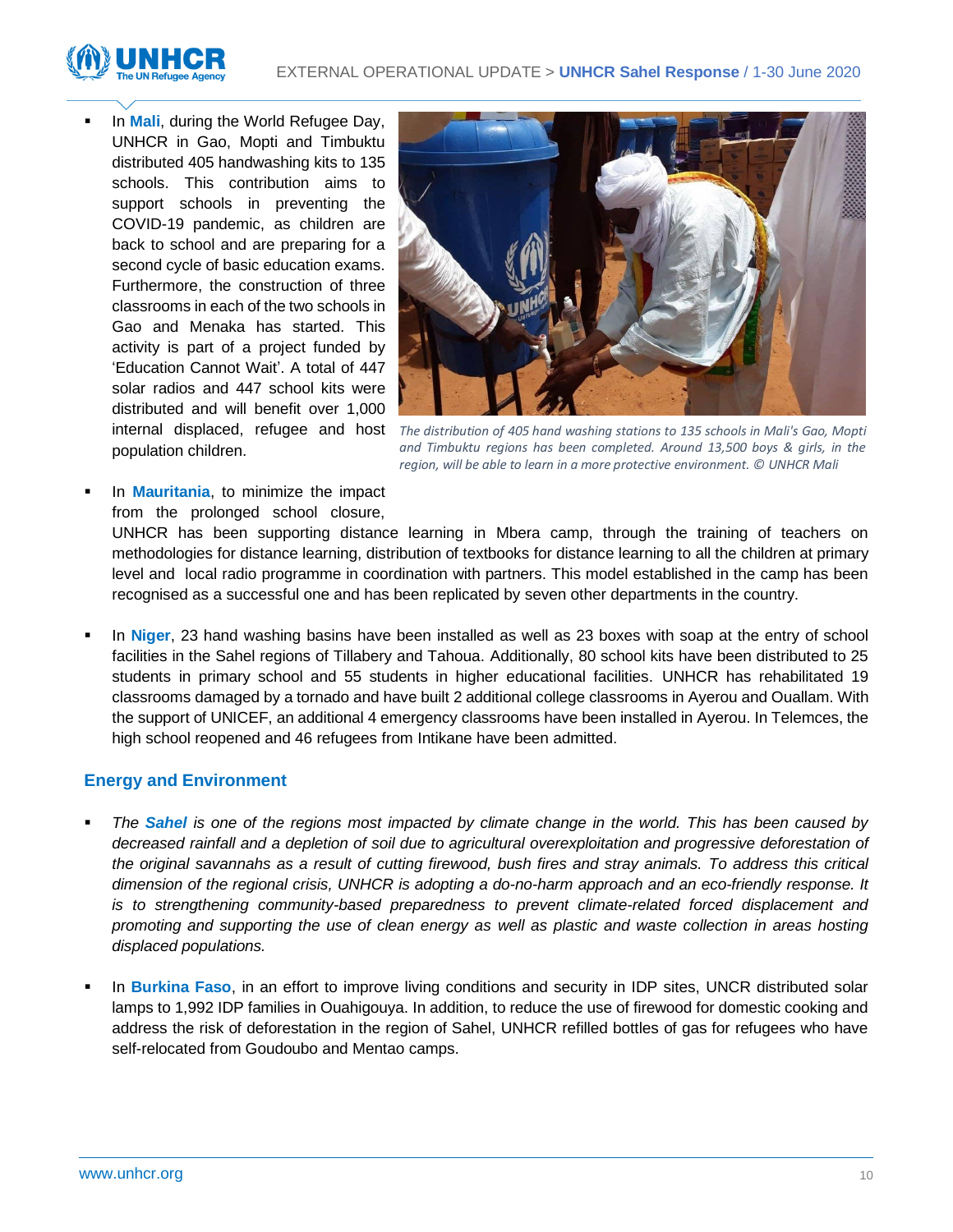

### COORDINATION AND PARTNERSHIP

- *To support a comprehensive and sustainable response to forced displacement in the Sahel, UNHCR believes strongly in the need to build and sustain partnership and collaboration to raise awareness of the crisis and mobilize financial and technical support from all relevant stakeholders.*
- **EXTED** In Burkina Faso, the Protection Cluster, led by UNHCR, continues to enhance its support to the humanitarian country team (HCT) for protection mainstreaming and guidance on protection principles. The Peace Building Fund (PBF) financed project to strengthen youth engagement and social cohesion in the Regions of the Centre-Nord and the Sahel was launched on 9 June in Kaya and on 11 June in Dori in the presence of the IOM and UNHCR Representatives. The project will contribute to social cohesion and peace in these two regions through the promotion of joint socio-economic and cultural initiatives by young people from both host and displaced communities with a view to prevent and reduce community tensions. Due to COVID-19, this year's World Refugee Day was marked through radio programmes and quizzes to inform the general public on forced displacement issues and UNHCR's mandate.
- In **Mauritania**, in the context of COVID-19, the UN system has organized itself in pillars to support the government in its COVID-19 response. UNHCR contributes to all pillars, especially in the region of the Hodh Ech Chargui where it is the lead UN actor on all activities, including health. At the request of a donor, UNHCR facilitated a virtual dialogue with refugee representatives in Mbera camp through a videoconference; this was the first videoconference to be held in the Mbera camp.

### COMMUNICATION AND ADVOCACY

**Communication and advocacy pieces recently published by UNHCR on the Sahel crisis:**

- [UNHCR outraged at killings of two refugees and one community member in Niger](https://www.unhcr.org/news/press/2020/6/5ed543054/unhcr-outraged-killings-refugees-community-member-niger.html) (UNHCR Press Release, 01 June 2020)
- **[Malian refugees, local hosts flee after Sunday attack on site in western Niger](https://www.unhcr.org/news/briefing/2020/6/5ed614b04/malian-refugees-local-hosts-flee-sunday-attack-site-western-niger.html) (UNHCR Briefing Note,** 02 June 2020)
- [UNHCR airlifts emergency aid for displaced population in Burkina Faso \(](https://www.unhcr.org/afr/news/press/2020/6/5eece1174/unhcr-airlifts-emergency-aid-for-displaced-population-in-burkina-faso.html)UNHCR Broadcast, 19 June 2020)
- [UNHCR in Mali celebrates World Refugee Day with refugees, government of Mali and partners](https://data2.unhcr.org/en/documents/download/77429) (Press Briefing – UNHCR Mali, 20 June 2020)